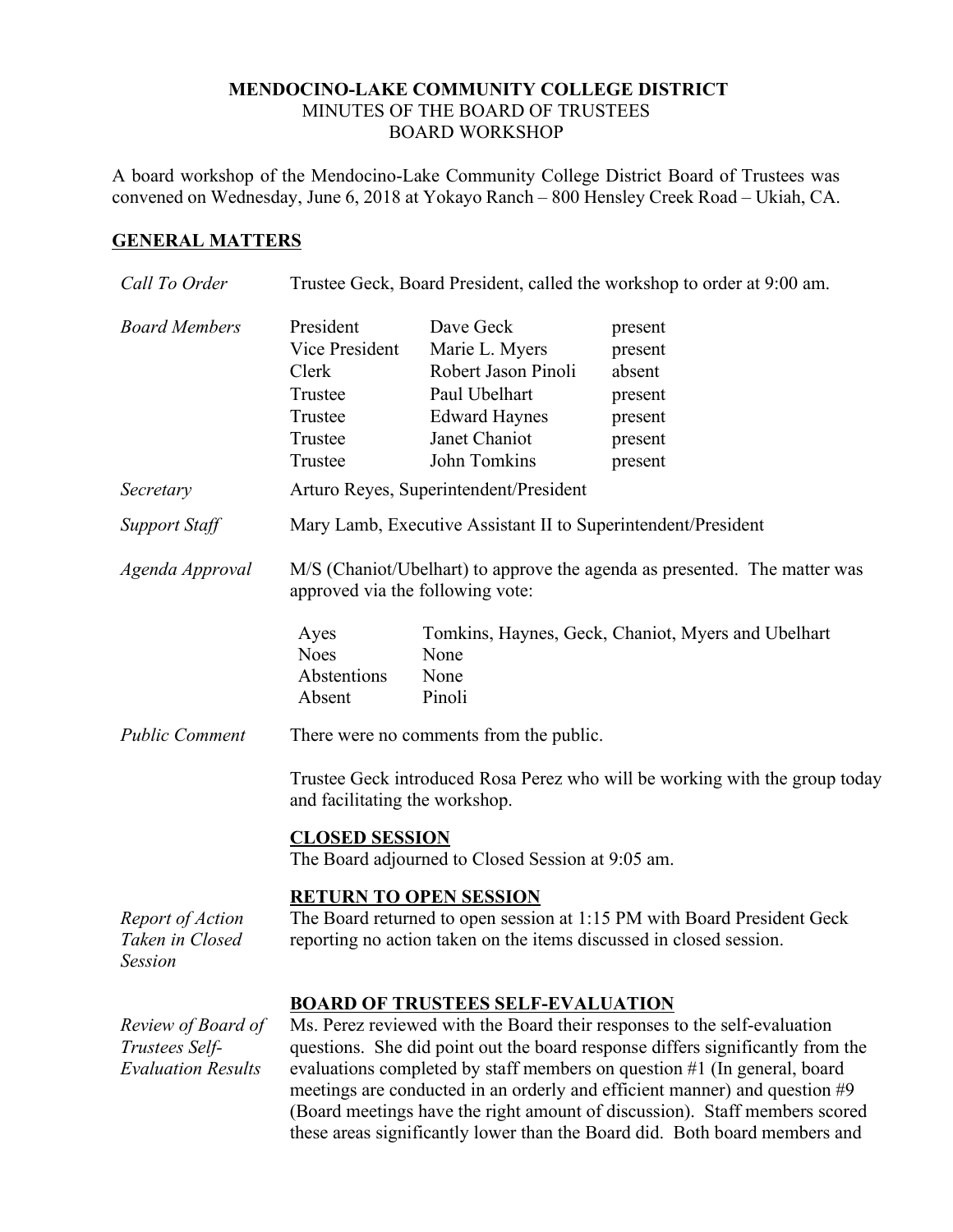|                                                    | staff members rated question $#10$ (The Board speaks with one voice) with a<br>lower rating. The balance of the staff responses for section A aligned fairly<br>closely with the board responses.                                                                                                                                                                                                                                                                                                                                                                                         |  |  |
|----------------------------------------------------|-------------------------------------------------------------------------------------------------------------------------------------------------------------------------------------------------------------------------------------------------------------------------------------------------------------------------------------------------------------------------------------------------------------------------------------------------------------------------------------------------------------------------------------------------------------------------------------------|--|--|
|                                                    | Staff members rated question #12 (The Board recognizes the difference<br>between its policy role and the roles of the Superintendent/President and staff)<br>lower than the board but rated question #13 (The Board, through the<br>Superintendent/President and appropriate committees, receives advice and<br>recommendations from faculty, staff and students) higher. Staff responses also<br>rated question #27 (The Board understands the role of the<br>Superintendent/President as the link between the Board and staff) lower that the<br>responses received from board members. |  |  |
|                                                    | The staff members scored the board higher on question #30 (The Board<br>understands the District budget document, financial audit and fiscal condition<br>of the District); question #33 (The Board establishes clear parameters for<br>collective bargaining and meet and confer with employee groups); and question<br>#35 (The Board ensures that a collegial governance structure is used to provide<br>access to and input from all constituencies) than the board did.                                                                                                              |  |  |
|                                                    | Trustee responses expressed concern regarding question #37 (New Trustees<br>receive timely and individualized mentoring to the Board and the District).<br>Trustee Geck will reach out to Trustee Pinoli regarding whether or not he<br>would like to now have a mentor assigned to him as this never occurred during<br>his tenure.                                                                                                                                                                                                                                                      |  |  |
| Review of Board<br>Evaluations by staff<br>members | In reviewing comments from the responding staff members, the consensus is<br>the Board has done an excellent job in meeting their governance and fiduciary<br>responsibilities. They were also praised for their support of and attendance at<br>college activities.                                                                                                                                                                                                                                                                                                                      |  |  |
|                                                    | Areas of improvement mentioned by staff members include the amount of time<br>spent on future agenda items; the framing of questions (which should reflect<br>neutrality); more efficiency in meetings and more streamlined meetings.                                                                                                                                                                                                                                                                                                                                                     |  |  |
|                                                    | Staff members suggested board member priorities for the coming year include<br>support for and engaging in preparation for our upcoming accreditation visit<br>and increasing their knowledge of how community colleges are funded and<br>evaluated going forward.                                                                                                                                                                                                                                                                                                                        |  |  |
| $Discussion-$<br>Trustee Roles and<br>Practices    | As discussed throughout the workshop, the board will continue working on<br>their goal of functioning as an effective and cohesive board.                                                                                                                                                                                                                                                                                                                                                                                                                                                 |  |  |
| <b>Next Steps</b>                                  | Trustee Geck and Trustee Myers will meet this week to create a narrative<br>document to share in closed session at the next board meeting so the board's<br>evaluation of the Superintendent/President can be finalized at their June<br>meeting.                                                                                                                                                                                                                                                                                                                                         |  |  |
|                                                    | Trustee Geck also announced there will be a change in the start time of the June                                                                                                                                                                                                                                                                                                                                                                                                                                                                                                          |  |  |